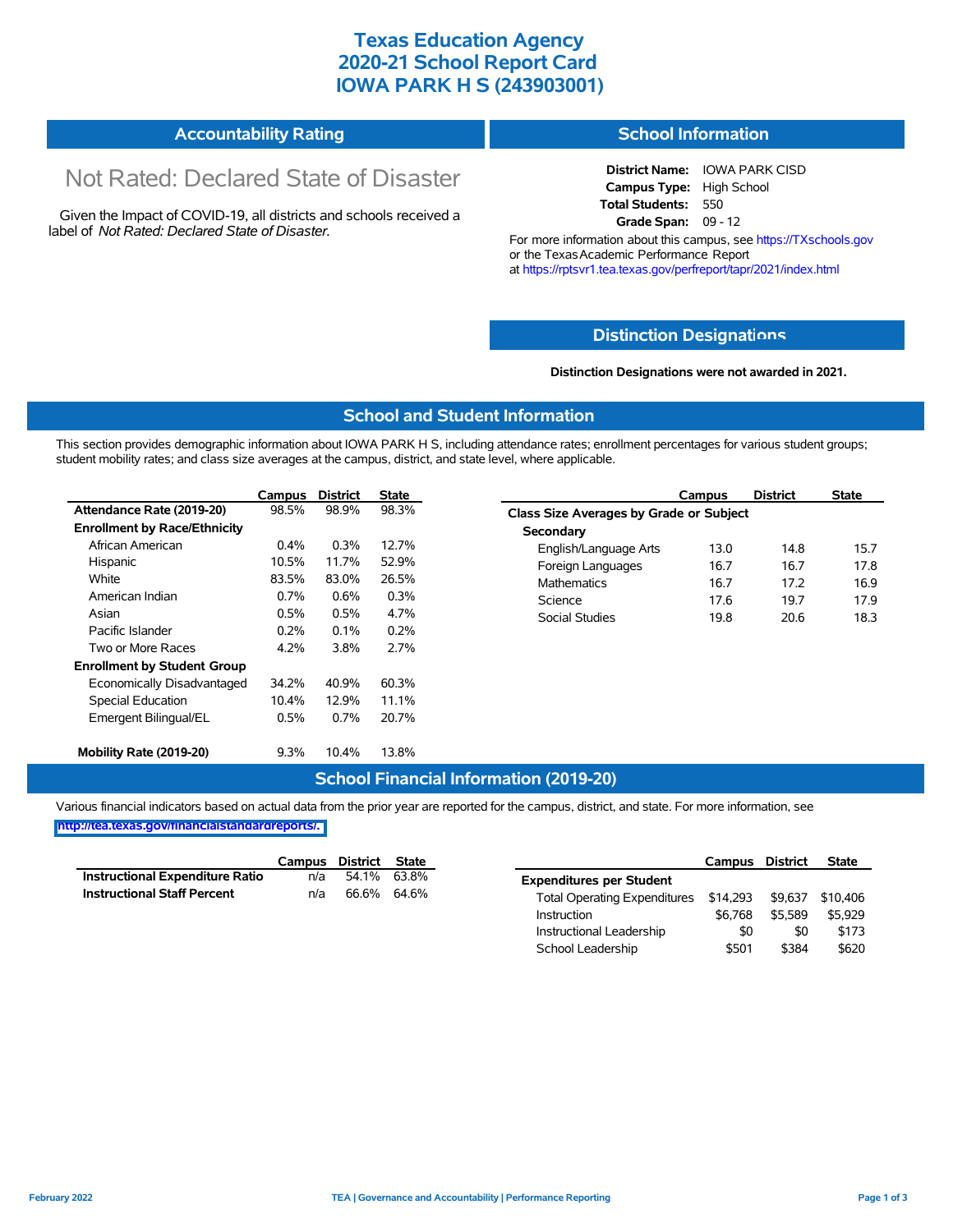## **Texas Education Agency 2020-21 School Report Card**

### **STAAR Outcomes**

This section provides STAAR performance and outcomes. **Please note that due to the cancellation of spring 2020 STAAR administration due to the COVID-19 pandemic, 2019 results are shown.**

|                                                                                                                           |      |              |      |      |                              |      |      |                          |                          |                          | Two               |               |
|---------------------------------------------------------------------------------------------------------------------------|------|--------------|------|------|------------------------------|------|------|--------------------------|--------------------------|--------------------------|-------------------|---------------|
|                                                                                                                           |      |              |      |      | African                      |      |      | American                 |                          | <b>Pacific</b>           | or<br><b>More</b> | Econ          |
|                                                                                                                           |      | <b>State</b> |      |      |                              |      |      | Indian                   | Asian                    | <b>Islander</b>          | Races             | <b>Disadv</b> |
| District Campus American Hispanic White<br>STAAR Performance Rates at Approaches Grade Level or Above (All Grades Tested) |      |              |      |      |                              |      |      |                          |                          |                          |                   |               |
| All Subjects                                                                                                              | 2021 | 67%          | 81%  | 91%  | $\ast$                       | 90%  | 90%  | $\ast$                   | 80%                      | $\overline{a}$           | 100%              | 82%           |
|                                                                                                                           | 2019 | 78%          | 84%  | 84%  | $\ast$                       | 77%  | 85%  | 78%                      | 100%                     | $\ast$                   | 89%               | 76%           |
| ELA/Reading                                                                                                               | 2021 | 68%          | 79%  | 84%  | $\ast$                       | 79%  | 84%  | $\overline{\phantom{a}}$ | $\ast$                   | $\overline{a}$           | 100%              | 72%           |
|                                                                                                                           | 2019 | 75%          | 83%  | 76%  | $\overline{a}$               | 66%  | 77%  | 60%                      | $\ast$                   | $\ast$                   | 88%               | 63%           |
| Mathematics                                                                                                               | 2021 | 66%          | 86%  | 96%  | ÷.                           | 100% | 95%  |                          |                          | $\blacksquare$           | 100%              | 92%           |
|                                                                                                                           | 2019 | 82%          | 87%  | 89%  | $\ast$                       | 80%  | 91%  | $\ast$                   | $\ast$                   | $\blacksquare$           | $\ast$            | 84%           |
| Science                                                                                                                   | 2021 | 71%          | 84%  | 97%  | $\ast$                       | 100% | 96%  |                          | $\ast$                   |                          | 100%              | 93%           |
|                                                                                                                           | 2019 | 81%          | 88%  | 91%  | $\ast$                       | 85%  | 92%  | $\ast$                   |                          | $\ast$                   | $\ast$            | 88%           |
| <b>Social Studies</b>                                                                                                     | 2021 | 73%          | 83%  | 94%  | $\overline{a}$               | 91%  | 94%  | $\ast$                   | $\ast$                   |                          | $\ast$            | 84%           |
|                                                                                                                           | 2019 | 81%          | 84%  | 94%  | ∗                            | 100% | 93%  |                          | $\ast$                   |                          | $\ast$            | 91%           |
| STAAR Performance Rates at Meets Grade Level or Above (All Grades Tested)                                                 |      |              |      |      |                              |      |      |                          |                          |                          |                   |               |
| <b>All Subjects</b>                                                                                                       | 2021 | 41%          | 54%  | 74%  | $\ast$                       | 60%  | 75%  | $\ast$                   | 80%                      | $\overline{a}$           | 89%               | 54%           |
|                                                                                                                           | 2019 | 50%          | 55%  | 64%  | $\ast$                       | 48%  | 66%  | 56%                      | 83%                      | $\ast$                   | 78%               | 56%           |
| ELA/Reading                                                                                                               | 2021 | 45%          | 52%  | 70%  | $\ast$                       | 63%  | 70%  | $\overline{a}$           | $\ast$                   | $\overline{a}$           | 81%               | 51%           |
|                                                                                                                           | 2019 | 48%          | 54%  | 59%  | $\overline{a}$               | 41%  | 60%  | 40%                      | $\ast$                   | $\ast$                   | 88%               | 47%           |
| Mathematics                                                                                                               | 2021 | 37%          | 58%  | 71%  | $\overline{a}$               | 60%  | 72%  | $\overline{a}$           | $\overline{\phantom{a}}$ | $\overline{a}$           | 86%               | 53%           |
|                                                                                                                           | 2019 | 52%          | 59%  | 60%  | $\ast$                       | 40%  | 62%  | $\ast$                   | $\ast$                   | $\overline{\phantom{a}}$ | $\ast$            | 56%           |
| Science                                                                                                                   | 2021 | 44%          | 58%  | 80%  | $\ast$                       | 53%  | 82%  |                          | $\ast$                   | ۰                        | 100%              | 58%           |
|                                                                                                                           | 2019 | 54%          | 60%  | 71%  | $\ast$                       | 54%  | 73%  | $\ast$                   |                          | $\ast$                   | $\ast$            | 63%           |
| <b>Social Studies</b>                                                                                                     | 2021 | 49%          | 63%  | 79%  | $\overline{a}$               | 64%  | 80%  | $\ast$                   | $\ast$                   | L,                       | $\ast$            | 61%           |
|                                                                                                                           | 2019 | 55%          | 57%  | 79%  | $\ast$                       | 78%  | 79%  |                          | $\ast$                   |                          | $\ast$            | 72%           |
| STAAR Performance Rates at Masters Grade Level (All Grades Tested)                                                        |      |              |      |      |                              |      |      |                          |                          |                          |                   |               |
| <b>All Subjects</b>                                                                                                       | 2021 | 18%          | 24%  | 31%  | $\ast$                       | 15%  | 32%  | *                        | 60%                      | $\blacksquare$           | 50%               | 22%           |
|                                                                                                                           | 2019 | 24%          | 25%  | 25%  | $\ast$                       | 14%  | 26%  | 11%                      | 33%                      | $\ast$                   | 28%               | 18%           |
| ELA/Reading                                                                                                               | 2021 | 18%          | 19%  | 12%  | $\ast$                       | 3%   | 13%  | $\overline{a}$           | $\ast$                   | $\blacksquare$           | 19%               | 9%            |
|                                                                                                                           | 2019 | 21%          | 22%  | 12%  | $\overline{a}$               | 6%   | 13%  | 0%                       | $\ast$                   | $\ast$                   | 13%               | 9%            |
| <b>Mathematics</b>                                                                                                        | 2021 | 18%          | 29%  | 44%  | $\qquad \qquad \blacksquare$ | 25%  | 46%  | $\overline{a}$           |                          | $\overline{a}$           | 71%               | 29%           |
|                                                                                                                           | 2019 | 26%          | 30%  | 37%  | $\ast$                       | 7%   | 42%  | $\ast$                   | $\ast$                   | $\overline{a}$           | $\ast$            | 22%           |
| Science                                                                                                                   | 2021 | 20%          | 28%  | 43%  | $\ast$                       | 24%  | 43%  |                          | $\ast$                   | L,                       | 78%               | 35%           |
|                                                                                                                           | 2019 | 25%          | 25%  | 29%  | $\ast$                       | 23%  | 29%  | *                        | $\overline{\phantom{a}}$ | $\ast$                   | $\ast$            | 23%           |
| Social Studies                                                                                                            | 2021 | 29%          | 34%  | 46%  | $\overline{a}$               | 27%  | 47%  | $\ast$                   | $\ast$                   |                          | $\ast$            | 34%           |
|                                                                                                                           | 2019 | 33%          | 30%  | 41%  | $\ast$                       | 44%  | 40%  |                          | $\ast$                   | $\overline{a}$           | $\ast$            | 35%           |
| <b>STAAR Assessment Participation (All Grades Tested)</b>                                                                 |      |              |      |      |                              |      |      |                          |                          |                          |                   |               |
| All Subjects                                                                                                              | 2021 | 88%          | 100% | 99%  | $\ast$                       | 100% | 99%  | $\ast$                   | 100%                     |                          | 100%              | 100%          |
|                                                                                                                           | 2019 | 99%          | 100% | 100% | $\ast$                       | 100% | 100% | 100%                     | 100%                     | $\ast$                   | 100%              | 99%           |
| ELA/Reading                                                                                                               | 2021 | 89%          | 99%  | 99%  | $\ast$                       | 100% | 98%  |                          | $\ast$                   |                          | 100%              | 99%           |
|                                                                                                                           | 2019 | 99%          | 100% | 100% | $\overline{a}$               | 100% | 100% | 100%                     | $\ast$                   | $\ast$                   | 100%              | 100%          |
| <b>Mathematics</b>                                                                                                        | 2021 | 88%          | 99%  | 99%  | $\overline{a}$               | 100% | 99%  |                          |                          |                          | 100%              | 100%          |
|                                                                                                                           | 2019 | 100%         | 100% | 99%  | $\ast$                       | 100% | 99%  | $\ast$                   | $\ast$                   |                          | $\ast$            | 98%           |

 **- Indicates there are no students in the group. \* Indicates results are masked due to small numbers to protect student confidentiality.**

**n/a Indicates data reporting is not applicable for this group.**